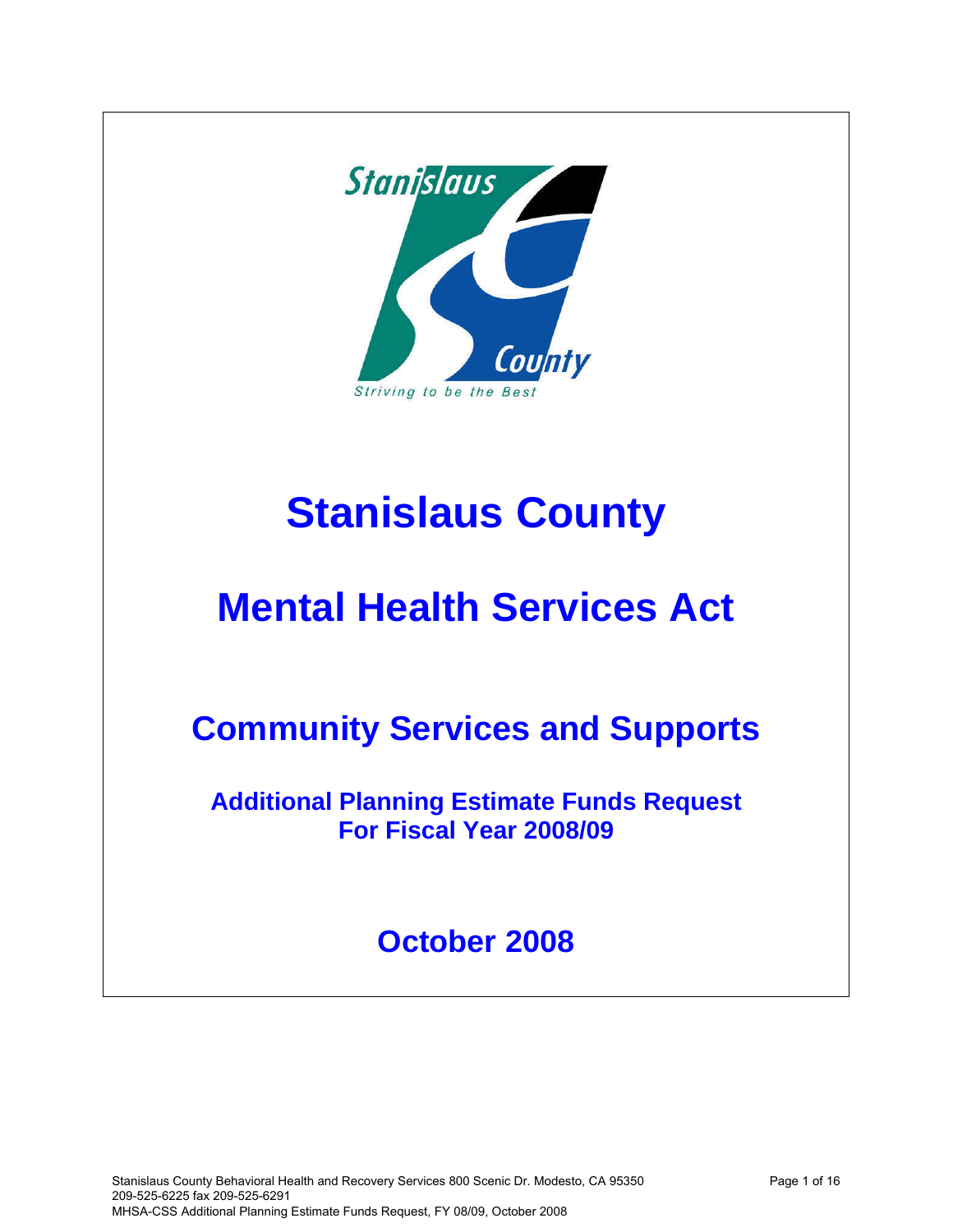### **INTRODUCTION AND OVERVIEW**

On January 24, 2006, Stanislaus County Behavioral Health and Recovery Services (BHRS) received approval of its Three Year Plan for MHSA Community Services and Supports (CSS) from California Department of Mental Health (DMH). The approval began disbursement of the \$4.3 million dollar annual planning estimate for the three fiscal years, 2005/06 through 2007/08. (A copy of the Three Year Plan for MHSA Community Services and Supports in Stanislaus County may be found at: [www.stanislausmhsa.com](http://www.stanislausmhsa.com/))

Immediately following DMH approval of the Three Year Plan for MHSA Community Services and Supports, implementation of eleven new or expanded CSS programs began immediately and proceeded successfully. Quarterly CSS service data was submitted on the "Exhibit 6: Three-Year Plan Quarterly Progress Goals and Report" and Implementation Progress Reports for calendar years 2006 and 2007 were submitted according to established procedures and timeframes. (Copies of both BHRS Progress Reports may be found at: [www.stanislausmhsa.com](http://www.stanislausmhsa.com/))

Subsequently, BHRS received \$1.5 million in MHSA-CSS Growth Funding in August 2007, and approximately \$3.4 million in one-time MHSA-CSS Augmentation Funding in December 2007. The Department of Mental Health approved the CSS Plan Update for FY 2008/09 on August 14, 2008.

Higher than expected tax revenues continue to be generated by MHSA, increasing Community Services and Supports funding for counties. On July 23, 2008, DMH Information Notice 08-19 announced availability of an additional \$96.1 million in CSS funding statewide. Stanislaus County herein requests modification of its existing MHSA Agreement and approval for use of Additional Planning Estimate Funds for FY 2008/09 in accordance with DMH Information Notices 08-10 dated April 4, 2008, 08-16 dated July 1, 2008, and 08-19 dated July 23, 2008.

The County's request is in the total amount of \$1,189,700 to continue outreach and enhance services and supports in accord with recommendations made through the local stakeholder planning process. The majority of the funding is directed to Full Service Partnerships (FSPs). In order to increase local flexibility, the County additionally requests approval to establish a local operating reserve equal to 10 percent of the most recent annual approved amount for CSS services.

To request Additional CSS Planning Estimate Funds, specific budget exhibits and other documentation is required. The following information is included to meet DMH requirements to receive the Additional CSS Planning Estimate Funds for Fiscal Year 2008/09:

 Exhibit 1 - County Certification signed by Mental Health Director certifying compliance with non-supplant requirements.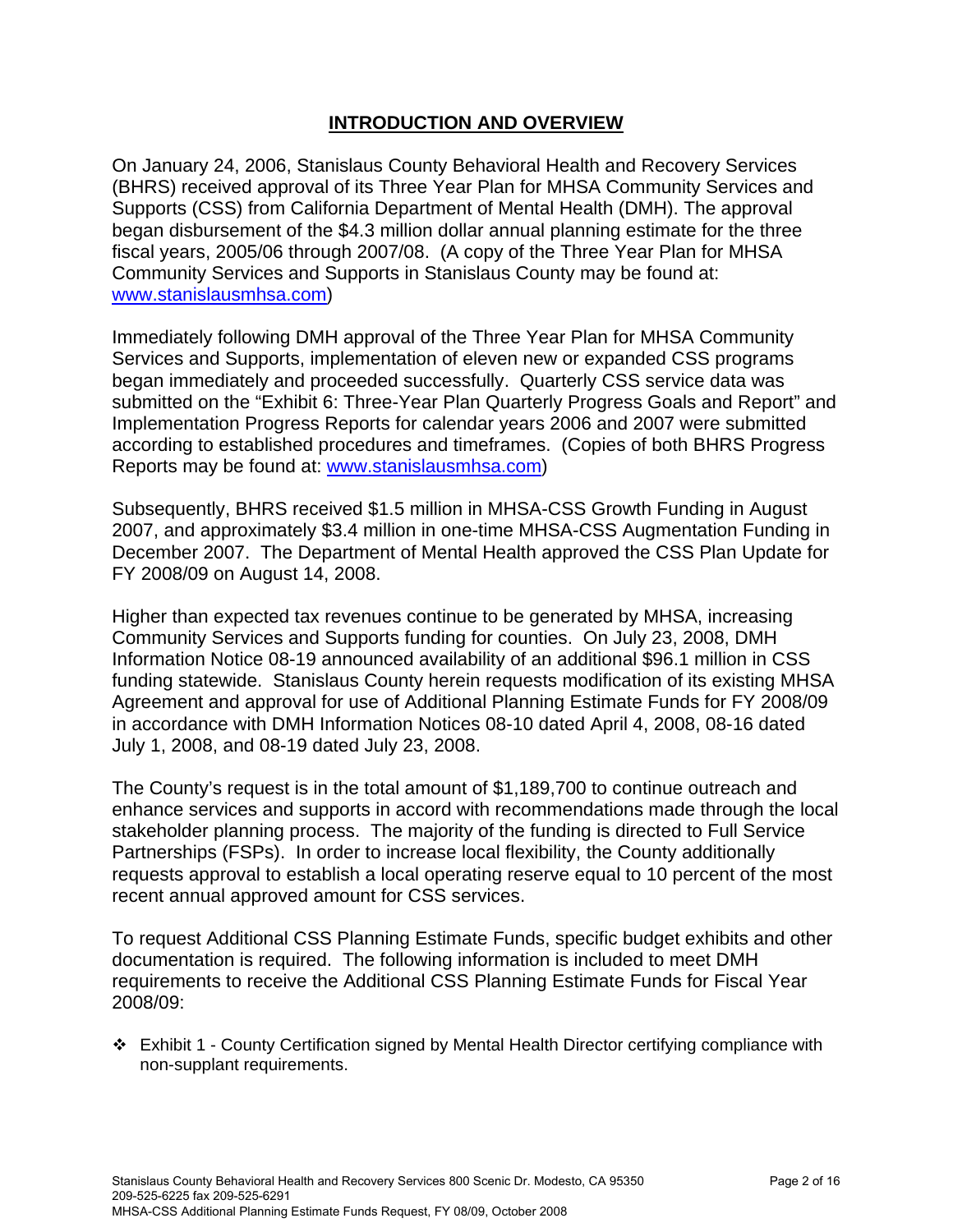- $\div$  Exhibit 2 Summary Workplan Listing showing funding requested for each existing CSS Workplan
- Exhibit 3R MHSA CSS Funding Request for FY 2008/09
- Exhibit 4 MHSA CSS Local Prudent Reserve Plan for FY 2008/09
- Exhibit 5a Administration Budget Worksheet showing estimated revenue and expenditures
- Exhibit 5b Budget Worksheet for each Workplan already approved (listed in Exhibit 2).
- A brief description of how the requirements of the Community Program Planning Process were met.
- Documentation of the local 30-day public review and comment process.

The following tables summarize proposed expansions that will strengthen Services and Supports funded by Stanislaus County's MHSA CSS.

| <b>Previously Approved FY 08/09 CSS Budget:</b>   | \$7,313,200 |
|---------------------------------------------------|-------------|
| <b>Additional Planning Estimate for FY 08/09:</b> | 1,189,700   |
| Total FY 08/09 Program Request:                   | \$8,502,900 |

## **FULL SERVICE PARTNERSHIP EXPANSION**

| <b>CSS</b><br>Workplan #<br>and<br><b>Funding</b><br>Type                                          | Ages<br><b>Served</b>             | <b>Description of</b><br><b>Expansion/Increase and</b><br><b>Numbers Served</b>                                                                                                                                      | <b>Amount</b><br>Οf<br><b>Increase</b> | <b>Proposed</b><br><b>Effective</b><br>Date | Need for<br><b>Strengthening</b><br><b>Addressed</b>            |
|----------------------------------------------------------------------------------------------------|-----------------------------------|----------------------------------------------------------------------------------------------------------------------------------------------------------------------------------------------------------------------|----------------------------------------|---------------------------------------------|-----------------------------------------------------------------|
| <b>FSP-01</b><br>Westside<br><b>Stanislaus</b><br><b>Homeless</b><br>Outreach<br>Program<br>(SHOP) | TAYA,<br>Adult,<br>Older<br>Adult | Continue funding for<br>outreach to individuals<br>who are homeless or at<br>risk of homelessness,<br>and increase services to<br>Transition Age Youth,<br>ages 16 to 25, through<br>the addition of 8 new<br>slots. | \$201,404                              | 1/1/2009                                    | Service to high<br>use, at-risk<br>individuals                  |
| <b>FSP-05</b><br>Integrated<br>Forensic<br>Team                                                    | TAYA,<br>Adult,<br>Older<br>Adult | Expand existing outreach<br>and support services to<br>adults and transition age<br>young adults with serious<br>mental illness and co-                                                                              | \$154,000                              | 1/1/2009                                    | Service to high<br>use, at-risk<br>individuals<br>Peer & Family |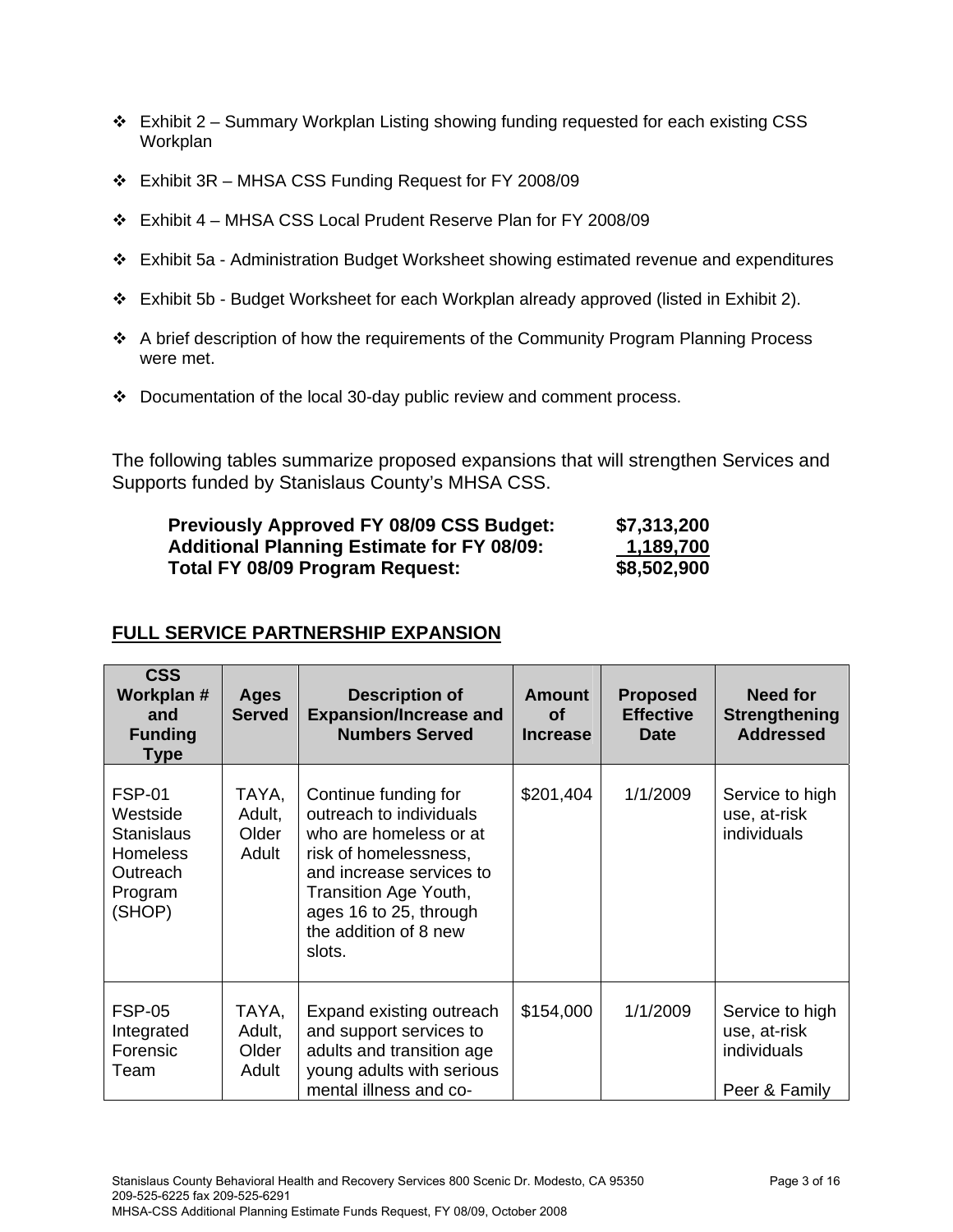| occurring substance<br>svstem.                      | disorder who are involved<br>in the criminal justice | Support |  |  |  |
|-----------------------------------------------------|------------------------------------------------------|---------|--|--|--|
| <b>Program Changes/Methods of Service Delivery:</b> |                                                      |         |  |  |  |

BHRS is committed to sustaining expanded levels of services/supports to address the needs of individuals who are homeless or at risk of homelessness. FSP-01 (Westside Stanislaus Homeless Outreach Program) was originally funded in 2006 and received Growth and CSS Augmentation funding in 2007. Augmentation funds were used to fill the enormous gap created when AB-2034 funding stopped in mid-year. Since CSS Augmentation Funds were allocated on a one-time only basis, the opportunity to obtain Additional Planning Estimate Funds provides a valuable mechanism with which to continue street outreach services using supportive engagement methods to work with consumers who are homeless or at risk of homelessness during fiscal year 2008/09. Should future allocations of MHSA funds be insufficient to support this expansion, alternative funding would need to be identified as resources allow. The reality of this circumstance creates ongoing challenges concerning sustainability of expanded CSS services.

One of the original target population groups for FSP-01 was Transition Age Youth. The addition of 8 new slots allows enhancement of services to this specific age group. Staff members, in collaboration with Josie's Place Transition Age Youth Drop-In Center (a CSS GSD level program), provide outreach and "whatever it takes approach" services to ethnically and racially diverse young adults, 16 to 25 years of age.

Expansion of FSP-05, Integrated Forensics Team (IFT), will permit continuation of the linkages described in our original Three Year CSS Plan between the integrated, multidisciplinary, Full Service Partnership team and various parts of the local criminal justice system (law enforcement, Probation, jail, drug court). Funding constraints in FY 07/08 necessitated reductions in jail outreach services in this Full Service Partnership team. Additional Planning Estimate Funds permit reestablishment of these partnerships to promote recovery and harm reduction to help individuals with serious mental illness and co-occurring substance abuse disorder benefit from opportunities provided by drug court and Mental Health Court.

## **GENERAL SYSTEM DEVELOPMENT EXPANSION**

| <b>CSS Work</b><br>Plan # and<br><b>Funding</b><br><b>Type</b>                   | <b>Ages</b><br><b>Served</b> | <b>Description of</b><br><b>Expansion/Increase and</b><br><b>Numbers Served</b>                                                        | <b>Amount</b><br>Οf<br><b>Increase</b> | <b>Proposed</b><br><b>Effective</b><br><b>Date</b> | <b>Need for</b><br><b>Strengthening</b><br><b>Addressed</b> |
|----------------------------------------------------------------------------------|------------------------------|----------------------------------------------------------------------------------------------------------------------------------------|----------------------------------------|----------------------------------------------------|-------------------------------------------------------------|
| <b>GSD-01</b><br>Josie's Place<br>Transitional<br>Age Youth<br>Drop-In<br>Center | TAYA                         | Contract with local<br>community-based<br>organization to provide<br>support and resources for<br>the Young Adult Advisory<br>Council. | \$24,856                               | 1/1/2009                                           | Peer & Family<br>Support<br>Community<br>Capacity           |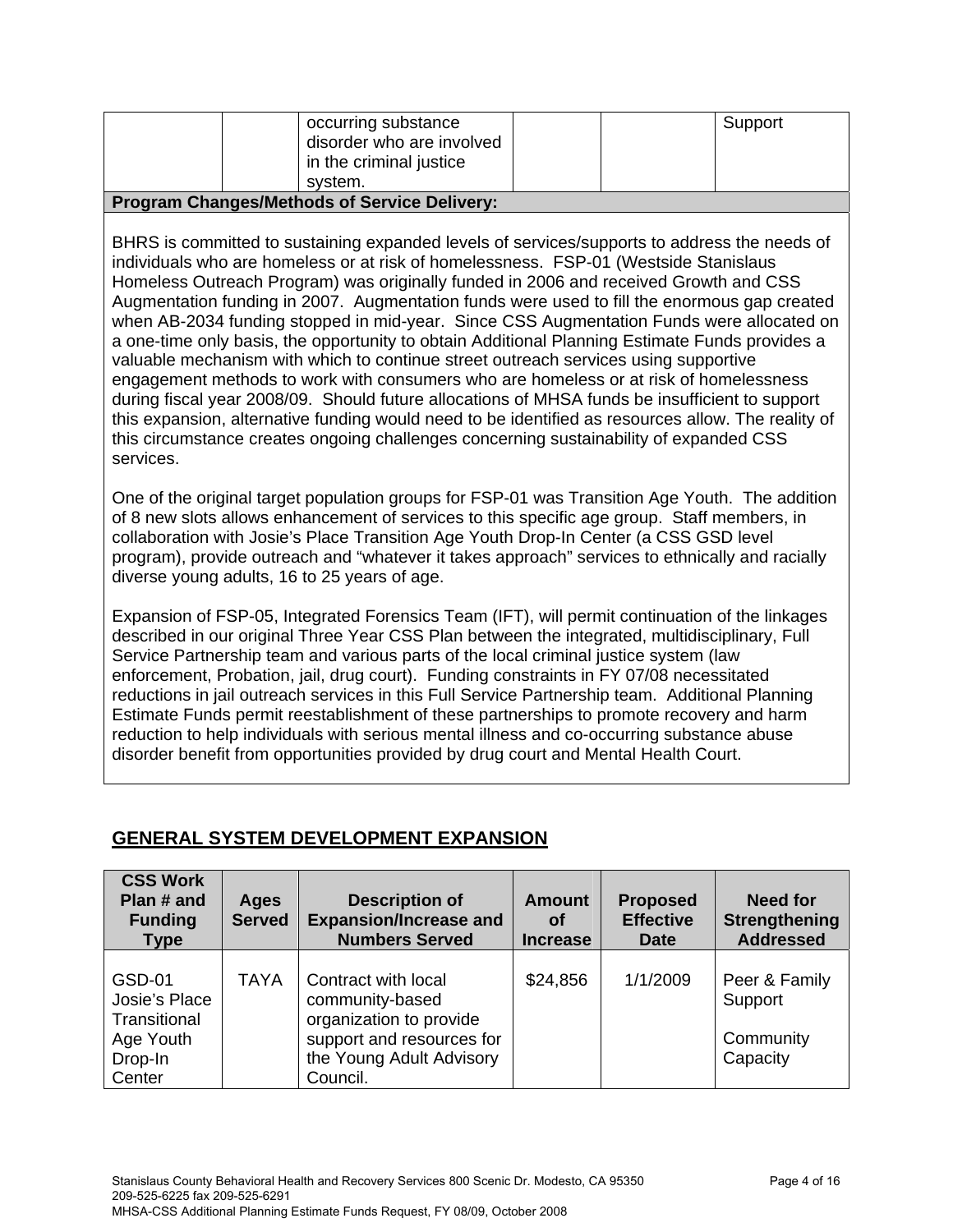#### **Program Changes/Methods of Service Delivery:**

One of the original goals of GSD-01, Josie's Place Transitional Age Youth Drop-In Center, was to establish a client-driven Young Adult Advisory Council giving 16 to 25-year old consumers a voice in decision-making and operation of their Center. This goal was successfully accomplished within the first year of program operations. Drop-In Center members recommended policies and rules and provided guidance for social activities, types of groups needed, hours of operation, etc. As with many volunteer efforts, however, personal circumstances, other interests, and (sometimes) lack of motivation, caused turnover and discouragement among leaders of the Young Adult Advisory Council. The Council lost its effectiveness and ultimately ceased operation. Additional Planning Estimate Funds will be used to contract with a local community-based organization, experienced in youth leadership development, to reorganize, re-energize, oversee and promote a new Young Adult Advisory Council, thus successfully providing a voice for TAY consumers.

| <b>CSS Work</b><br>Plan # and<br><b>Funding</b><br><b>Type</b> | Ages<br><b>Served</b> | <b>Description of</b><br><b>Expansion/Increase and</b><br><b>Numbers Served</b>                                                                                                                                                                                   | <b>Amount</b><br><b>of</b><br><b>Increase</b> | <b>Proposed</b><br><b>Effective</b><br><b>Date</b> | Need for<br>Strengthening<br><b>Addressed</b>                                                       |
|----------------------------------------------------------------|-----------------------|-------------------------------------------------------------------------------------------------------------------------------------------------------------------------------------------------------------------------------------------------------------------|-----------------------------------------------|----------------------------------------------------|-----------------------------------------------------------------------------------------------------|
| Operating<br>Reserve                                           | N/A                   | <b>Consistent with DMH</b><br>Information Notice 07-25,<br>dated December 12,<br>2007, an amount equal to<br>10% of the FY 08/09 CSS<br><b>Planning Estimate before</b><br>Administrative Costs, will<br>be placed in reserve for<br>unanticipated MHSA<br>costs. | \$809,440                                     | 1/1/2009                                           | Peer & Family<br>Support<br>Community<br>Capacity<br>Service to high<br>use, at-risk<br>individuals |

## **ESTABLISHMENT OF OPERATING RESERVE**

### **HOW COMMUNITY PROGRAM PLANNING PROCESS REQUIREMENTS WERE MET**

Expansions of programs/services described in this funding request are based on input gathered during two stakeholder processes, in 2005 and 2007, as well as ongoing input from stakeholders during first year implementation in 2006. During each Community Program Planning Process, Stanislaus County BHRS conducted an open stakeholder process with the support and partnership of the Stanislaus County Mental Health Board. Key stakeholder groups participated including consumers of various ages, family members, representatives from diverse ethnic and racial groups, law enforcement, Courts, District Attorney, schools, health care, faith-based community groups, Disability Resource Agency for Independent Living (DRAIL), labor organizations, BHRS staff, and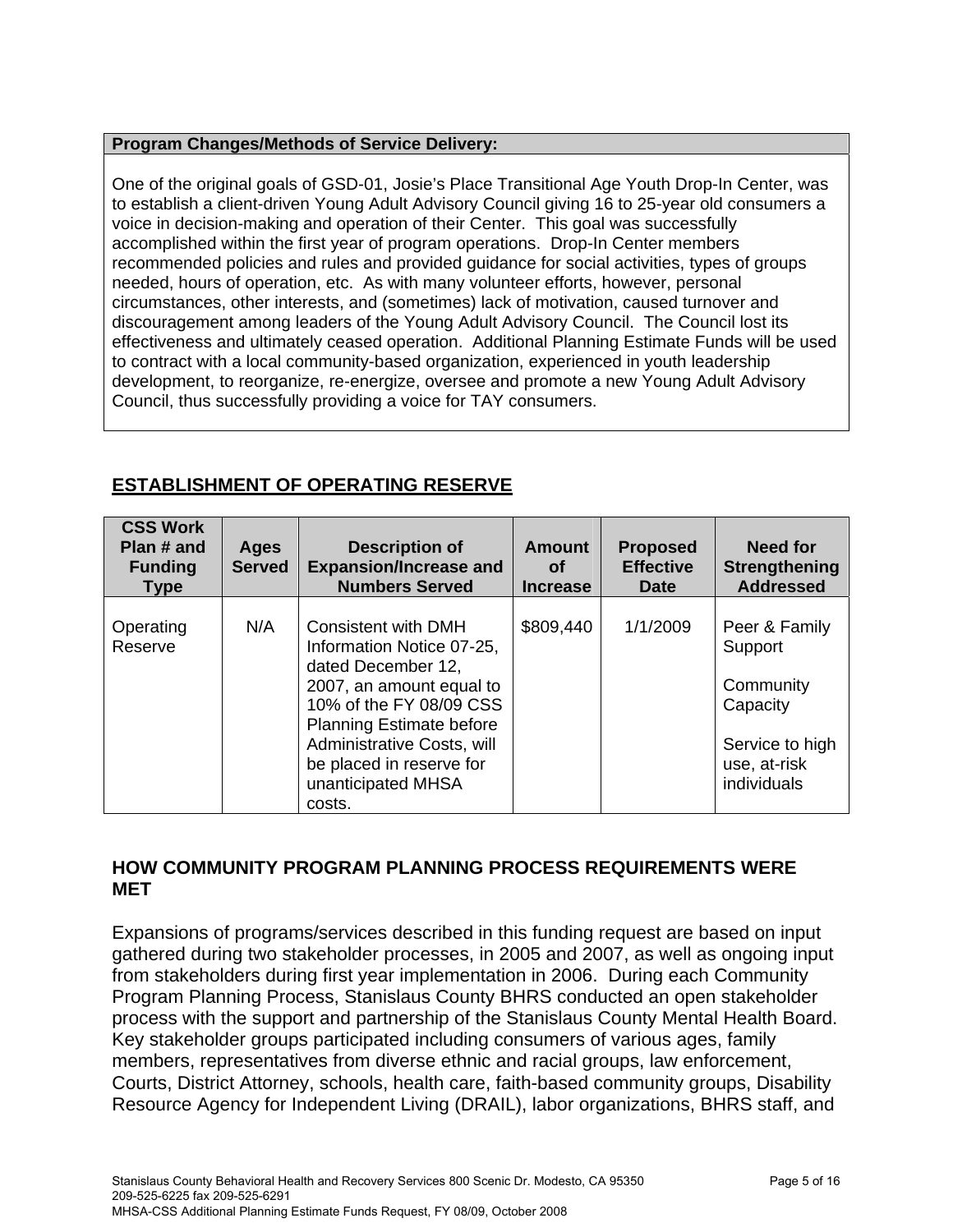BHRS contract organizations. These community program planning processes resulted in submission and subsequent approval, without conditions, of the following Community Services and Supports expenditure plans:

October 2005 - Three-Year Program and Expenditure Plan August 2007 - Growth Funding and Program Expansion Funding Request December 2007 – Additional One-Time Funding Augmentation To Expand Local Mental Health Services

July 2008 – CSS Plan Update for FY 2008/09

Initial community program planning for the Three-Year CSS Plan identified a great many areas of need as well as unserved populations with unmet needs. Our Plan established a starting place for addressing these needs that included establishment of eleven new or expanded programs/services: 5 Full Service Partnerships, 4 General System Development and 2 Outreach & Engagement. Needs identified in all age groups were addressed by one of the eleven programs/services. Stakeholders involved in prioritizing needs agreeing with the priorities established in the Plan expected additional MHSA funds to become available for expansion of services in coming years. Subsequent planning for use of CSS funds pointed to an overarching theme: the need to continue to address certain disparities in services for all age groups. In particular, the identified unmet need for services and supports in high-risk groups and in diverse cultural, ethnic, and racial groups. Three key elements were identified as gaps to be addressed and for which there is a need for ongoing strengthening in services and supports. These gaps are consistently addressed through emphasis of MHSA Essential Elements in expanding programs/services with these CSS Additional Planning Estimate Funds. The three key elements are:

- 1. Community capacity to provide service and support
- 2. Peer and family support
- 3. Services to individuals who are high users of crisis-based services and at-risk of hospitalization or incarceration and who tend to fall through the cracks of traditional services.

## **LOCAL 30-DAY REVIEW PROCESS**

A 30-day public review and comment period was conducted from September 8, 2008 through close of business October 7, 2008. The CSS Additional Planning Estimate Funds Request was circulated using the following methods:

- An electronic copy was posted on the County's website: www.stanislausmhsa.com
- Hard copies were sent to Stanislaus County Public Library resource desks
- Electronic notification was sent to all BHRS service sites with a link to www.stanislausmhsa.com, announcing the posting of this funding request
- Representative Stakeholder Steering Committee members were sent notice informing them of the start of the 30-day review period with an electronic link to the proposal on the [www.stanislausm](http://www.stanislaus/)hsa.com website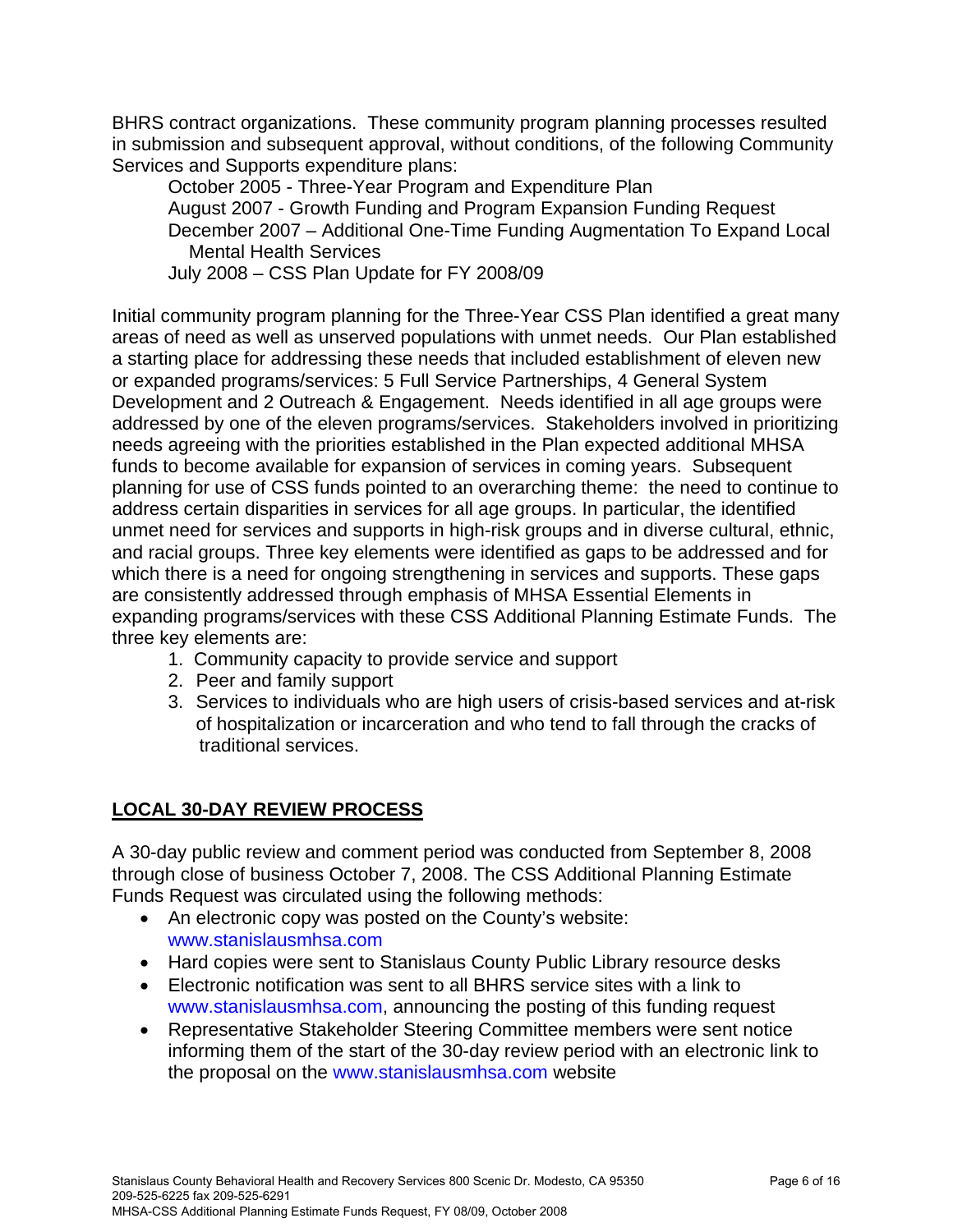The public was notified by:

- Public notice posted in seven newspapers throughout Stanislaus County including a newspaper serving the Latino community. The notice included reference to www.stanislausmhsa.com and a phone number for requesting a copy of the proposal
- On Tuesday, October 1, 2008, a one-hour public information meeting was held. All BHRS staff and contractor agencies, Mental Health Board members, and representative stakeholders were invited to learn more about the proposal to be submitted and to have their questions answered. A total of nine consumers, staff and contract providers attended the meeting.

For ease of public review and comment, the last page of the funding request was a public comment/feedback form. No public hearing was required or planned.

Two brief yet favorable and supportive comments were received from contract providers upon conclusion of the public information meeting. No other public comment was received.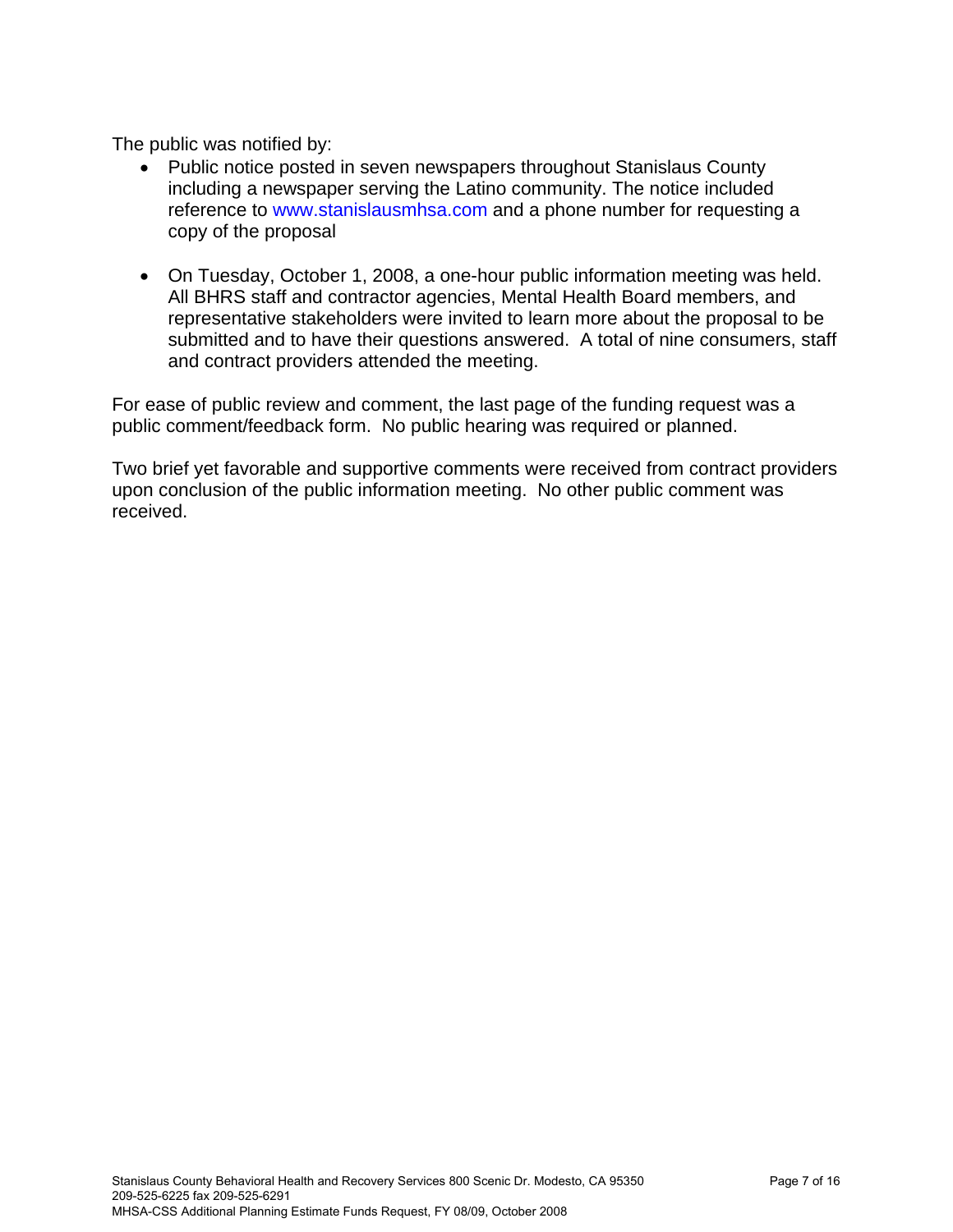| <b>Stanislaus County Behavioral Health &amp; Recovery Services</b><br>800 Scenic Drive, Modesto, CA 95350<br>209 525-6225 fax 209-525-6291<br>www.stanislausmhsa.com<br>Mental Health Services Act (MHSA) / Prop. 63<br>MHSA CSS Additional Planning Estimate Funds Request for FY 2008/09<br><b>30-Day Public Comment Form</b><br>September 8, 2008 - Close of Business, October 7, 2008 |  |  |  |  |  |  |
|-------------------------------------------------------------------------------------------------------------------------------------------------------------------------------------------------------------------------------------------------------------------------------------------------------------------------------------------------------------------------------------------|--|--|--|--|--|--|
| <b>PERSONAL INFORMATION (optional)</b>                                                                                                                                                                                                                                                                                                                                                    |  |  |  |  |  |  |
|                                                                                                                                                                                                                                                                                                                                                                                           |  |  |  |  |  |  |
|                                                                                                                                                                                                                                                                                                                                                                                           |  |  |  |  |  |  |
| Phone Number: _______________________________ Email address: ____________________                                                                                                                                                                                                                                                                                                         |  |  |  |  |  |  |
| Mailing address: Street Number City                                                                                                                                                                                                                                                                                                                                                       |  |  |  |  |  |  |
| State, Zip Code<br><b>MY ROLE IN THE MENTAL HEALTH COMMUNITY</b>                                                                                                                                                                                                                                                                                                                          |  |  |  |  |  |  |
| Client/Consumer<br>_ Service Provider<br>Law Enforcement/Criminal Justice<br><sub>__</sub> Family Member<br>Education<br>_Probation<br><b>Social Services</b><br>__ Other (specify) _________________                                                                                                                                                                                     |  |  |  |  |  |  |
| <b>WHAT I SEE AS THE STRENGTHS OF THE PLAN</b>                                                                                                                                                                                                                                                                                                                                            |  |  |  |  |  |  |
| <b>EXPLANATION OF MY CONCERNS ABOUT THE PLAN</b>                                                                                                                                                                                                                                                                                                                                          |  |  |  |  |  |  |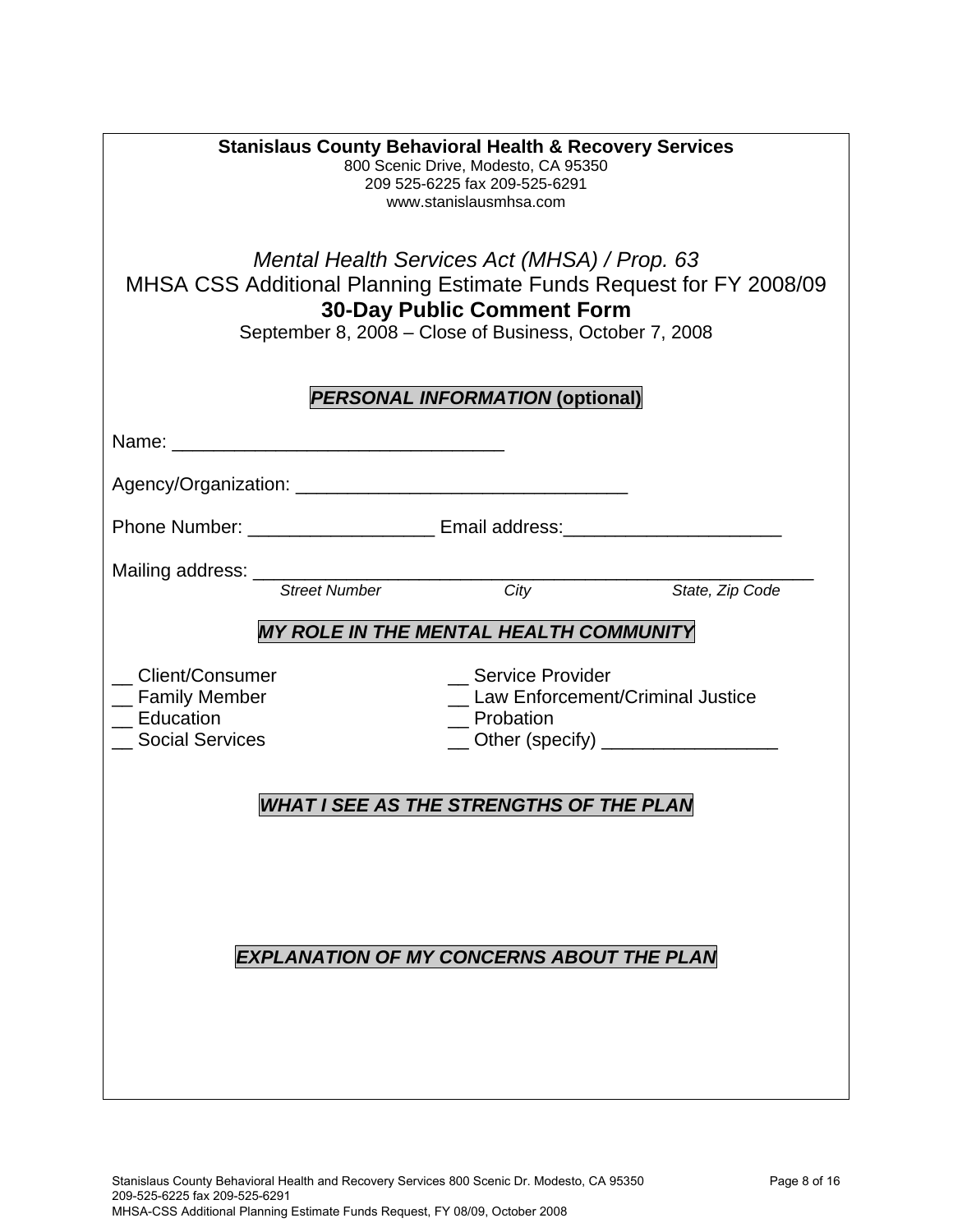### **COUNTY CERTIFICATION**

#### **I hereby certify that I am the official responsible for the administration of Community Mental Health Services in and for Stanislaus County and that the following are true and correct:**

This Community Services and Supports Additional Planning Estimate Funds Request for Fiscal Year 2008/09 is consistent with the Mental Health Services Act. This Funding Request is consistent with and supportive of the standards set forth in Title 9, California Code of Regulations (CCR) Section 3610 through 3650.

This Funding Request has been developed with the participation of stakeholders, in accordance with CCR Sections 3300, 3310, and 3315. The draft Funding Request was circulated for 30 days to stakeholders for review and comment. All input has been considered, with adjustments made, as appropriate.

Mental Health Services Act funds are and will be used in compliance with CCR Section 3410 of Title 9, Non-Supplant.

All documents in the attached Community Services and Supports Funding Request are true and correct.

| Date: 10/10/2008         | Signature: |                                     |
|--------------------------|------------|-------------------------------------|
|                          |            | <b>Local Mental Health Director</b> |
| Executed at: Modesto. CA |            |                                     |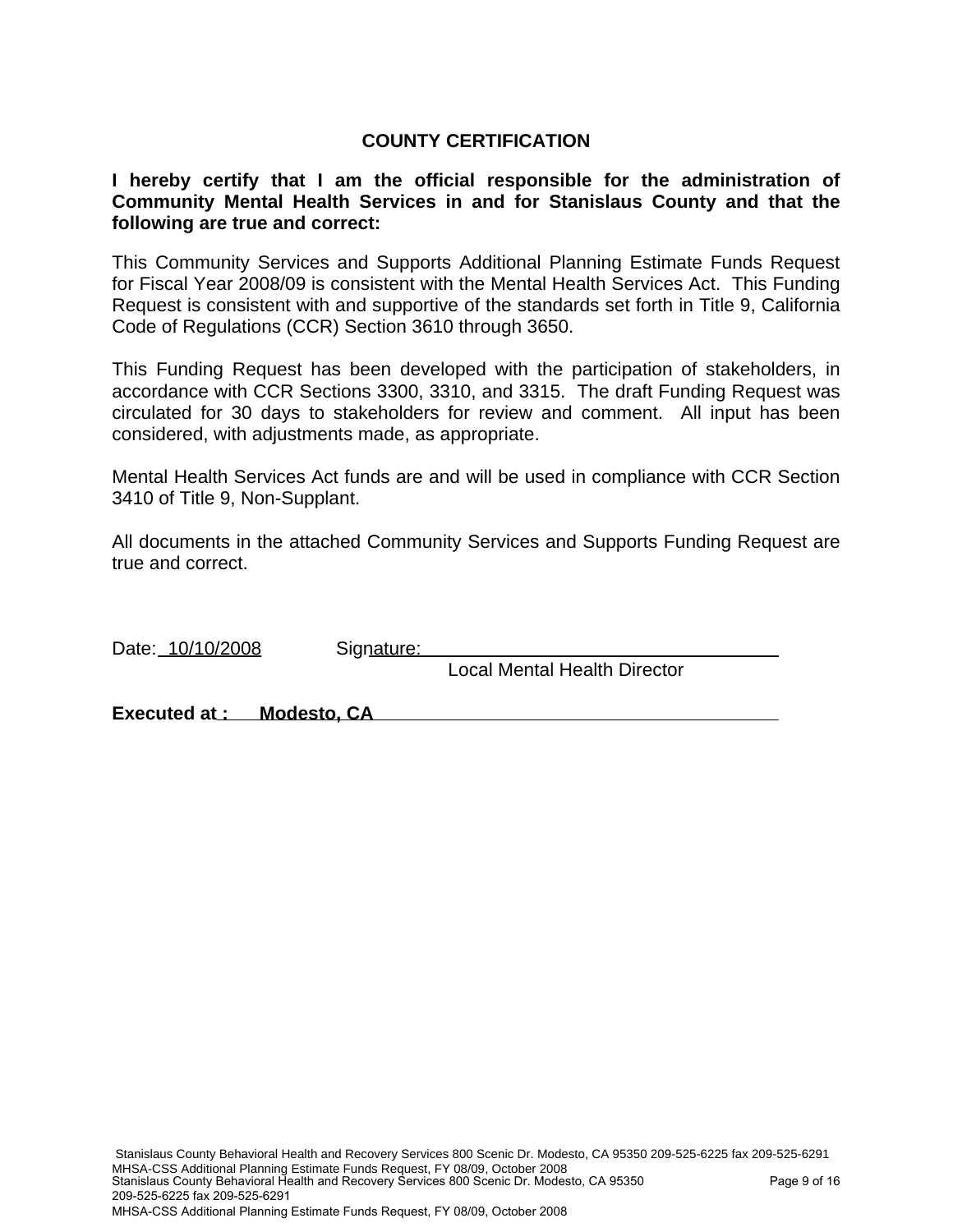#### **FY 2008/09 Mental Health Services Act Community Services and Supports Summary Workplan Listing Revised Planning Estimate (September 2008)**

**County: STANISLAUS** 

**Date:** 10/10/2008

|                                                    |                      | <b>Workplans</b>                                       |                                      | <b>Total Funds Requested</b>                        |                                     |                            | <b>Funds Requested by Age Group</b> |                                        |                                       |                        |                       |
|----------------------------------------------------|----------------------|--------------------------------------------------------|--------------------------------------|-----------------------------------------------------|-------------------------------------|----------------------------|-------------------------------------|----------------------------------------|---------------------------------------|------------------------|-----------------------|
|                                                    | No.                  | <b>Name</b>                                            | New (N)/<br>Approved<br>Existing (E) | <b>Full Service</b><br><b>Partnerships</b><br>(FSP) | <b>System</b><br><b>Development</b> | Outreach and<br>Engagement | <b>Total Request</b>                | Children,<br>Youth,<br><b>Families</b> | <b>Transition</b><br><b>Age Youth</b> | <b>Adult</b>           | <b>Older Adult</b>    |
| $\mathbf 1$                                        | FSP01                | <b>Stanislaus Homeless</b><br>Outreach Program         | Е                                    | \$1,343,809                                         | \$447,936                           |                            | \$1,791,745                         | \$0                                    | \$358,349                             | \$1,254,222            | \$179,175             |
| 2.                                                 | FSP <sub>02</sub>    | Juvenile Justice FSP                                   | Ē                                    | \$332,941                                           | \$0                                 |                            | \$332.941                           | \$166,471                              | \$166,471                             | \$0                    | \$0                   |
|                                                    |                      | Senior Access & Resource                               |                                      |                                                     |                                     |                            |                                     |                                        |                                       |                        |                       |
|                                                    | 3. FSP03             | Team                                                   | E                                    | \$450,460                                           | \$235,299                           |                            | \$685,759                           | \$0                                    | \$0                                   | \$68,576               | \$617,183             |
|                                                    | 4. FSP04             | Health/Mental Health Team                              | E                                    | \$618,401                                           | \$235,299                           |                            | \$853,700                           | \$0                                    | $\overline{50}$                       | \$725,645              | \$128,055             |
|                                                    | 5. FSP05             | Integrated Forensics Team                              | E                                    | \$372,451                                           | \$568,347                           |                            | \$940,798                           | \$0                                    | \$188,160                             | \$752,638              | \$0                   |
|                                                    | 6. GSD01             | Josie's Place Transitional Age<br>Youth Drop-In Center | E                                    | \$0                                                 | \$777,680                           |                            | \$777,680                           | \$0                                    | \$777,680                             | \$0                    | \$0                   |
|                                                    |                      | Community Emergency                                    |                                      |                                                     |                                     |                            |                                     |                                        |                                       |                        |                       |
|                                                    | 7. GSD02             | Response Team                                          | E                                    | \$0                                                 | \$289,574                           |                            | \$289,574                           | \$75,289                               | \$43,436                              | \$127,413              | \$43,436              |
|                                                    |                      | 8. GSD04 Families Together                             | E                                    | $\overline{50}$                                     | \$151,670                           |                            | \$151,670                           | \$136,503                              | \$15,167                              | $\overline{50}$        | \$0                   |
|                                                    |                      | Consumer Employment &                                  |                                      |                                                     |                                     |                            |                                     |                                        |                                       |                        |                       |
| 9.                                                 | GSD <sub>05</sub>    | <b>Empowerment Center</b>                              | E                                    | \$0                                                 | \$307,509                           |                            | \$307,509                           | \$0                                    | \$61,502                              | \$153,755              | \$92,253              |
|                                                    |                      | Outreach & Engagement<br>Contractors                   |                                      |                                                     |                                     |                            |                                     |                                        |                                       |                        |                       |
|                                                    | 10. OE01<br>11. OE02 | Garden Gate Respite Center                             | Е<br>Ē                               | \$0<br>\$0                                          | \$0<br>$\overline{30}$              | \$943,274<br>\$210,280     | \$943,274<br>\$210,280              | \$377,310<br>\$0                       | \$188,655<br>\$42,056                 | \$235,819<br>\$126,168 | \$141,491<br>\$42,056 |
|                                                    |                      | Estimated services to FSP                              |                                      |                                                     |                                     |                            |                                     |                                        |                                       |                        |                       |
|                                                    |                      | consumers provided by                                  |                                      |                                                     |                                     |                            |                                     |                                        |                                       |                        |                       |
| 12.                                                |                      | GSD/OE programs                                        |                                      | \$580,254                                           | $-$270,539$                         | $-$309,715$                | \$0                                 |                                        |                                       |                        |                       |
| 13.                                                |                      |                                                        |                                      |                                                     |                                     |                            | \$0                                 |                                        |                                       |                        |                       |
| 14.                                                |                      |                                                        |                                      |                                                     |                                     |                            | \$0                                 |                                        |                                       |                        |                       |
| 15.                                                |                      |                                                        |                                      |                                                     |                                     |                            | \$0                                 |                                        |                                       |                        |                       |
| 16.                                                |                      |                                                        |                                      |                                                     |                                     |                            | \$0                                 |                                        |                                       |                        |                       |
| 17                                                 |                      |                                                        |                                      |                                                     |                                     |                            | \$0                                 |                                        |                                       |                        |                       |
| 18.                                                |                      |                                                        |                                      |                                                     |                                     |                            | \$0                                 |                                        |                                       |                        |                       |
| 19                                                 |                      |                                                        |                                      |                                                     |                                     |                            | \$0                                 |                                        |                                       |                        |                       |
| 20                                                 |                      |                                                        |                                      |                                                     |                                     |                            | \$0                                 |                                        |                                       |                        |                       |
| 21                                                 |                      |                                                        |                                      |                                                     |                                     |                            | \$0                                 |                                        |                                       |                        |                       |
| 22                                                 |                      |                                                        |                                      |                                                     |                                     |                            | \$0                                 |                                        |                                       |                        |                       |
| 23.                                                |                      |                                                        |                                      |                                                     |                                     |                            | \$0                                 |                                        |                                       |                        |                       |
| 24.                                                |                      |                                                        |                                      |                                                     |                                     |                            | \$0                                 |                                        |                                       |                        |                       |
| 25                                                 |                      |                                                        |                                      |                                                     |                                     |                            | \$0                                 |                                        |                                       |                        |                       |
|                                                    |                      | 26. Subtotal: Workplans <sup>a/</sup>                  |                                      | \$3,698,316                                         | \$2,742,775                         | \$843,839                  | \$7,284,930                         | \$755,573                              | \$1,841,476                           | \$3,444,236            | \$1,243,649           |
|                                                    |                      | 27. Optional 10% Operating Reserve <sup>b/</sup>       |                                      |                                                     |                                     |                            | \$809,440                           |                                        |                                       |                        |                       |
| 28. CSS Administration <sup>c/</sup>               |                      |                                                        |                                      |                                                     | \$408,530                           |                            |                                     |                                        |                                       |                        |                       |
| 29. CSS Capital Facilities Projects <sup>d/</sup>  |                      |                                                        |                                      |                                                     | \$0                                 |                            |                                     |                                        |                                       |                        |                       |
| 30. CSS Technological Needs Projects <sup>d/</sup> |                      |                                                        |                                      |                                                     |                                     | \$0                        |                                     |                                        |                                       |                        |                       |
|                                                    |                      | 31. CSS Workforce Education and Training <sup>d/</sup> |                                      |                                                     |                                     |                            | \$0                                 |                                        |                                       |                        |                       |
|                                                    |                      | 32. CSS Prudent Reservee/                              |                                      |                                                     |                                     |                            | \$0                                 |                                        |                                       |                        |                       |
|                                                    |                      | 33. Total Funds Requested                              |                                      |                                                     |                                     |                            | \$8,502,900                         |                                        |                                       |                        |                       |

a/ Majority of funds must be directed towards FSPs (Title 9, California Code of Regulations Section 3620(c)). Percent of Funds directed towards FSPs= 51%

b/ Cannot exceed 10% of line 26. Reflects 10% of 08/09 Planning Estimate net of Administrative Costs, consistent with DMH Info Notice 07-25

c/ Complete Exhibit 5a.

d/ Complete budget pages from relevant guidelines for each component.

e/ Complete Exhibit 4.

Stanislaus County Behavioral Health and Recovery Services 800 Scenic Dr. Modesto, CA 95350 209-525-6225 fax 209-525-6291 MHSA-CSS Additional Planning Estimate Funds Request, FY 08/09, October 2008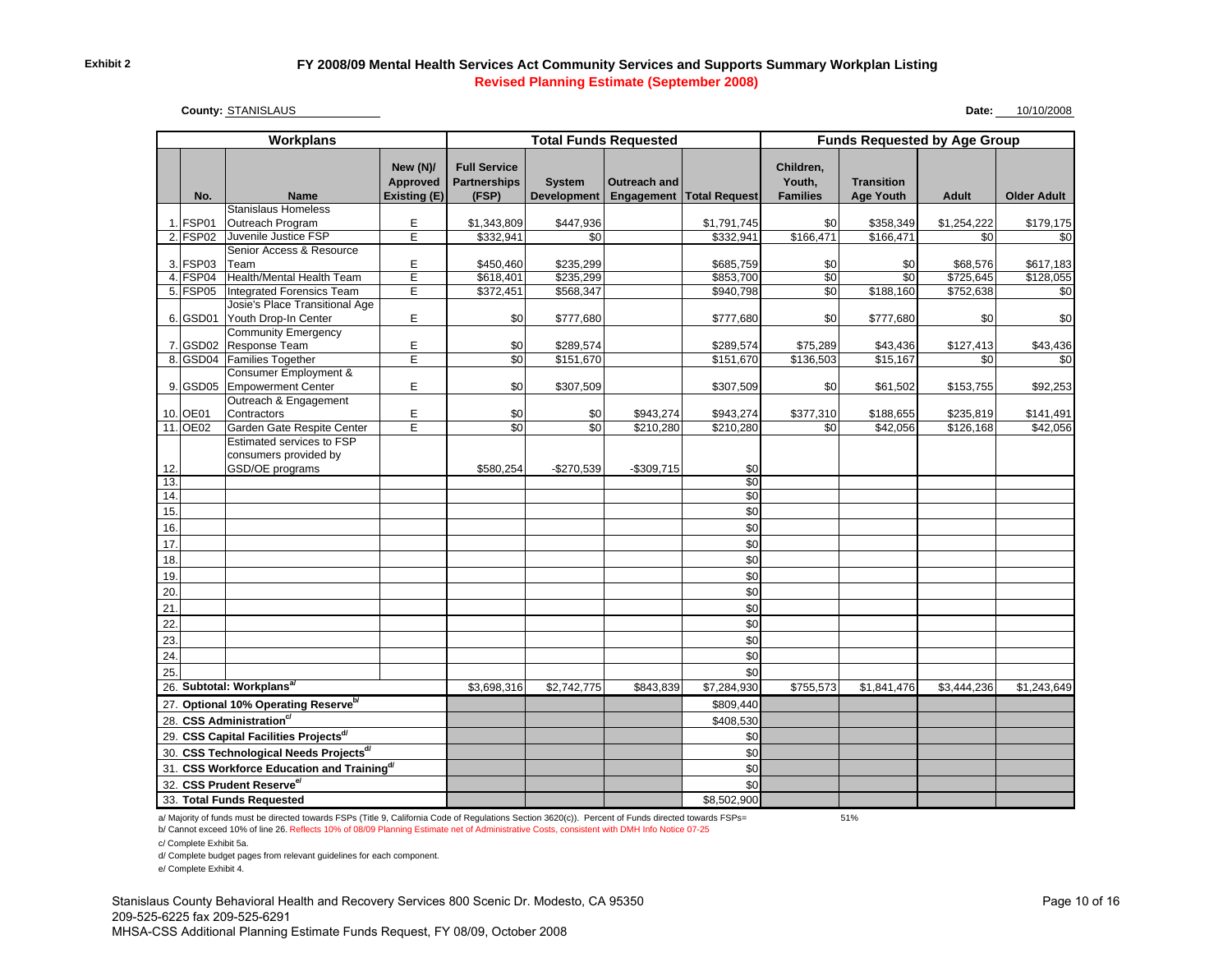#### **Mental Health Services Act Community Services and Supports Funding Request for FY 2008/09**

|--|

**County:** Stanislaus

|                                                            | Use of Funds | <b>Source of Funds</b> |                                                  |
|------------------------------------------------------------|--------------|------------------------|--------------------------------------------------|
| Total FY 2008/09 Funds Requested from line 33 of Exhibit 2 | \$8,502,900  |                        |                                                  |
|                                                            |              |                        | \$0   FY 06/07 CSS Unapproved Planning Estimates |
|                                                            |              |                        | \$0 FY 07/08 CSS Unapproved Planning Estimates   |
|                                                            |              |                        | \$0 FY 08/09 CSS Planning Estimates*             |
|                                                            |              |                        | \$2,240,055 Unspent CSS Funds (Cash on Hand)     |
| Total                                                      | \$8,502,900  | \$2,240,055            |                                                  |

\* Funds requested for lines 29, 30 and 31 on Exhibit 2 must be funded from the FY 08/09 CSS Planning Estimate.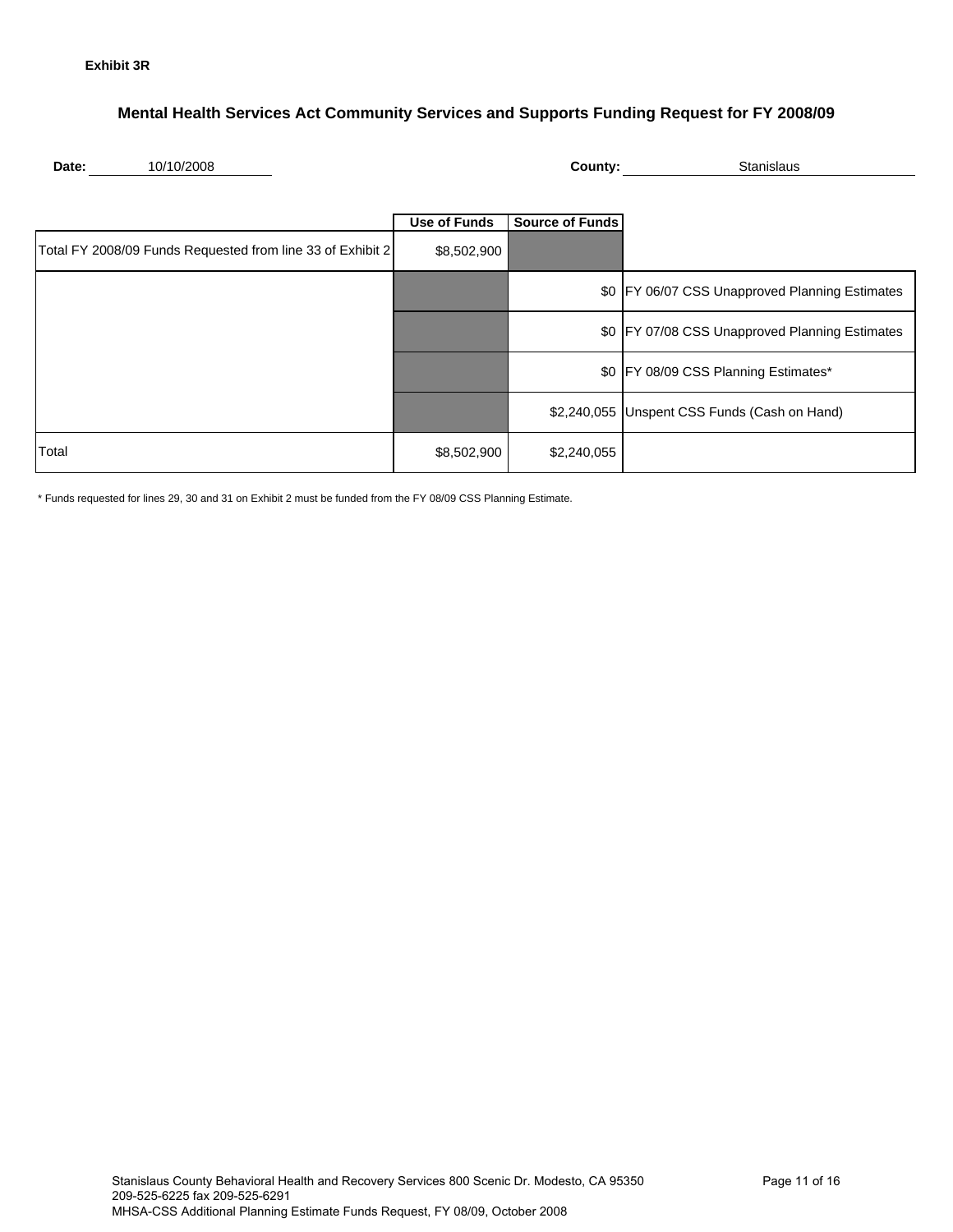## **Mental Health Services Act (MHSA) Community Services and Supports (CSS) FY 2008/09 Local Prudent Reserve Plan**

**County:** Stanislaus

**Date:** 10/13/2008

| <b>Approved CSS Component Amount</b>                                              |    |             |
|-----------------------------------------------------------------------------------|----|-------------|
| 1. Requested FY 08/09 CSS Services Funding (Exhibit 2, line 26)                   | \$ | 8,094,370   |
| 2. Less: Non-Recurring Expenditures (from Exhibit 5a, 5b, and/or 5c)              | \$ |             |
| 3. CSS Administration (Exhibit 2, line 28)                                        | S  | 408,530     |
| 4. Total CSS Plan Component Amount                                                |    | \$8,502,900 |
| 5. Maximum Prudent Reserve (50%)                                                  |    | \$4,251,450 |
| <b>Prudent Reserve</b>                                                            |    |             |
| 6. Prudent Reserve Balance from Prior Approvals                                   |    | \$0         |
| Amount Requested to Dedicate to Prudent Reserve through this Plan<br>7.<br>update | \$ |             |
| 8. Prudent Reserve Balance                                                        |    | \$0         |
| 9. Prudent Reserve Shortfall to Achieving 50% (Describe below)                    |    | \$4,251,450 |

The Department cannot approve a Plan update that does not achieve a local prudent reserve of 50% unless services would have to be reduced in order to attain the required amount. Please describe below how the County intends to reach the 50% requirement by July 1, 2010 (i.e., future increases in CSS planning estimates will be dedicated to prudent reserve before funding program expansion, other).

#### **Future increases in CSS planning estimates will be dedicated to funding Stanislaus**

**County's prudent reserve beginning with fiscal year 2010-2011. These funds will be**

**dedicated prior to funding other program expansions.**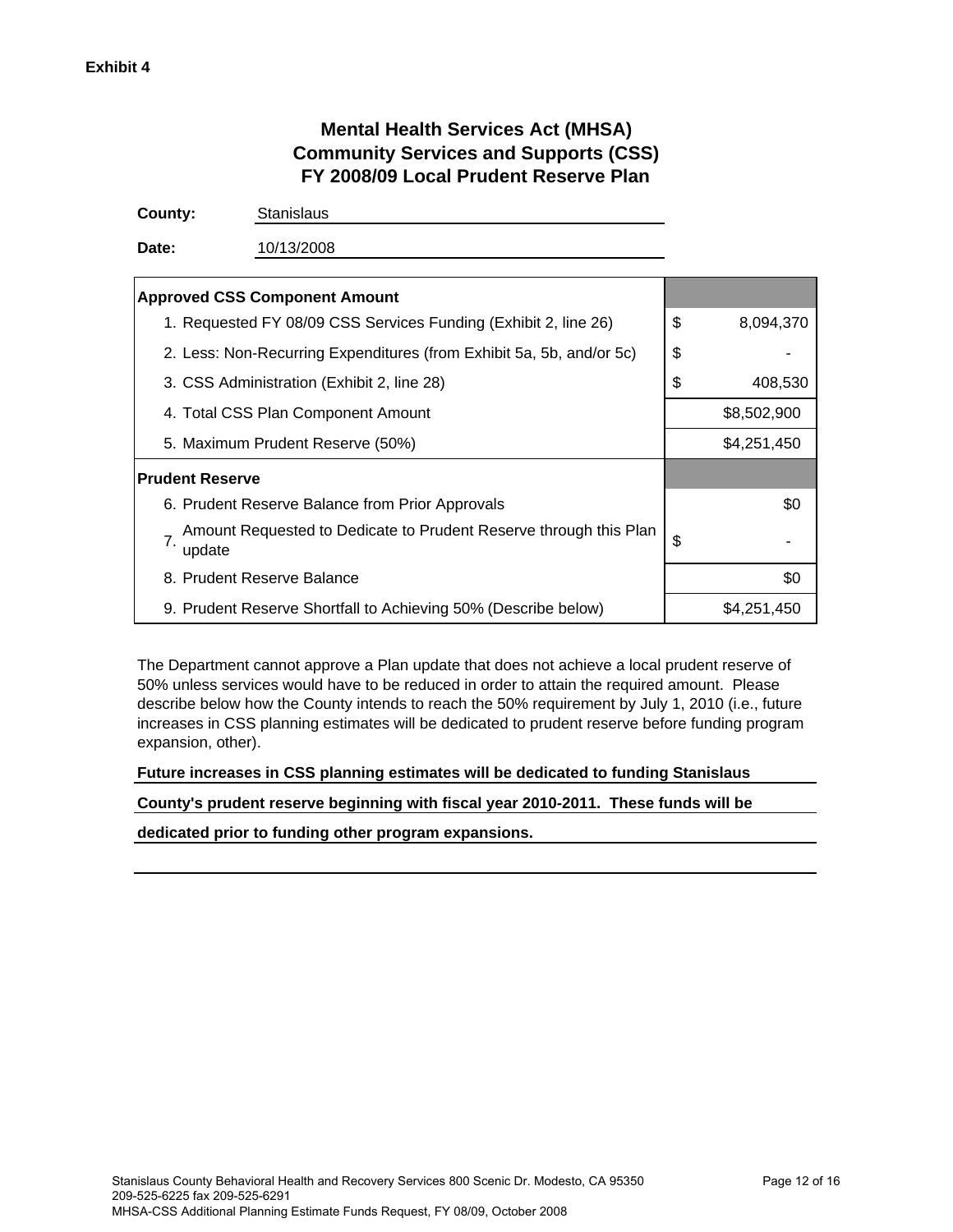| Stanislaus<br>County:                                             |                                                          | Fiscal Year:<br>2008-09                                  |                   |
|-------------------------------------------------------------------|----------------------------------------------------------|----------------------------------------------------------|-------------------|
|                                                                   |                                                          | Date:                                                    |                   |
|                                                                   | Estimated FY 2007/08<br><b>Expenditures and Revenues</b> | Estimated FY 2008/09<br><b>Expenditures and Revenues</b> |                   |
| A. Expenditures                                                   |                                                          |                                                          |                   |
| 1. Personnel Expenditures                                         |                                                          |                                                          |                   |
| a. MHSA Coordinator(s)                                            | \$262,415                                                | \$240,076                                                |                   |
| b. MHSA Support Staff                                             | \$107,344                                                | \$164,218                                                |                   |
| c. Other Personnel (list below)                                   |                                                          |                                                          |                   |
| i. Behavioral Health Advocate                                     | \$101,380                                                | \$93,224                                                 |                   |
| ii. Application Specialist                                        |                                                          | \$14,740                                                 |                   |
| iii. Accountant                                                   |                                                          | \$43,651                                                 |                   |
| iv. Sr. Software Depeloper/Analyst                                | \$17,891                                                 | \$45,073                                                 |                   |
| v. Stock Delivery Clerk II                                        | \$11,907                                                 | \$36,193                                                 |                   |
| vi. Staff Serv Analyst                                            | \$95,416                                                 | \$135,688                                                |                   |
| vii.                                                              |                                                          |                                                          |                   |
| d. Total Salaries                                                 | \$596,353                                                | \$772,864                                                |                   |
| e. Employee Benefits                                              | \$254,749                                                | \$293,689                                                |                   |
| f. Total Personnel Expenditures                                   | \$851,102                                                | \$1,066,553                                              |                   |
| 2. Operating Expenditures                                         | \$351,587                                                | \$465,318                                                |                   |
| 3. County Allocated Administration                                |                                                          |                                                          |                   |
| a. Countywide Administration (A-87)                               | \$86,916                                                 | \$26,700                                                 |                   |
| b. Other Administration (provide description in budget narrative) | \$543,965                                                | \$540,323                                                | Cost Applied Plan |
| c. Total County Allocated Administration                          | \$630,881                                                | \$567,023                                                |                   |
| 4. Total Proposed County Administration Budget                    | \$1,833,570                                              | \$2,098,894                                              |                   |
| <b>B. Revenues</b>                                                |                                                          |                                                          |                   |
| 1. New Revenues                                                   |                                                          |                                                          |                   |
| a. Medi-Cal (FFP only)                                            |                                                          |                                                          |                   |
| b. Other Revenue                                                  | \$180,750                                                | \$1,690,364                                              |                   |
| 2. Total Revenues                                                 | \$180,750                                                | \$1,690,364                                              |                   |
| C. Non-Recurring Expenditures                                     |                                                          |                                                          |                   |
| D. Total County Administration Funding Requirements               | \$1,652,820                                              | \$408,530                                                |                   |

#### **FY 2008/09 Mental Health Services Act Community Services and Supports Administration Budget Worksheet**

#### **COUNTY CERTIFICATION**

I HEREBY CERTIFY under penalty of perjury that I am the official responsible for the administration of Community Mental Health Services in and for said County; that I have not violated any of the provisions of Section 5891 of the Welfare and Institution Code in that all identified funding requirements (in all MHSA program budgets and this administration budget) represent costs related to the expansion of mental health services since passage of the MHSA and do not represent supplanting of expenditures; that fiscal year 2004-05 funds required to be incurred on mental health services will be used in providing such services; and that to the best of my knowledge and belief this administration budget and all related program budgets in all respects are true, correct, and in accordance with the law.

Date: 10/10/2008

Signature

Local Mental Health Director or Designee

Modesto , California Executed at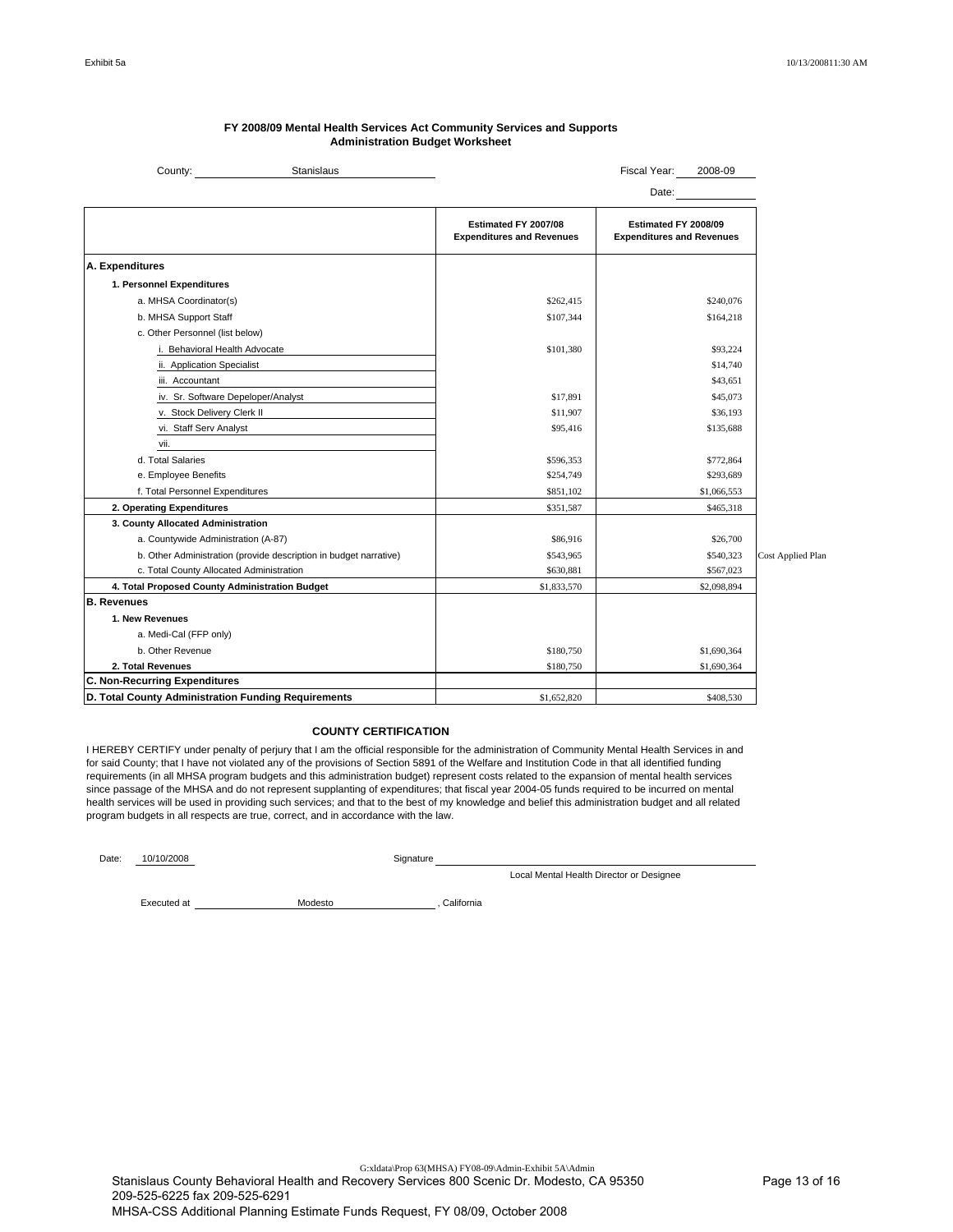#### **FY 2008/09 Mental Health Services Act Community Services and Supports Budget Worksheet-Approved Workplans**

| County:               | Stanislaus                                  | Fiscal Year:        | 2008-09    |
|-----------------------|---------------------------------------------|---------------------|------------|
| Program Workplan #    | FS-01                                       | Date:               | 10/10/2008 |
|                       | Westside Stanislaus Homeless Outreach       |                     |            |
| Program Workplan Name | Program                                     |                     |            |
|                       | Type of Funding 1. Full Service Partnership | Months of Operation |            |

Existing Client Capacity of Program/Service: 198 Prepared by: L Lusk Prepared by: L Lusk

Client Capacity of Program/Service Expanded through MHSA: 8 Telephone Number: 209-525-6096

|                                                                    | Estimated FY 2007/08 Estimated FY 2008/09<br><b>Expenditures and</b><br><b>Revenues</b> | <b>Expenditures and</b><br><b>Revenues</b> | Estimated FY 2008/09<br><b>Revised (additional</b><br><b>Planning Estimate)</b><br><b>Expenditures and</b> | <b>Total FY 2008/2009</b><br><b>Estimated Expenditures</b> |
|--------------------------------------------------------------------|-----------------------------------------------------------------------------------------|--------------------------------------------|------------------------------------------------------------------------------------------------------------|------------------------------------------------------------|
| A. Expenditures                                                    |                                                                                         |                                            |                                                                                                            |                                                            |
| 1. Client, Family Member and Caregiver Support Expenditures        |                                                                                         |                                            |                                                                                                            |                                                            |
| a. Housing                                                         | \$33,582                                                                                | \$68,273                                   |                                                                                                            | \$68,273                                                   |
| b. Other Supports                                                  | \$346,224                                                                               | \$528,884                                  |                                                                                                            | \$528,884                                                  |
| 2. Personnel Expenditures                                          | \$1,170,380                                                                             | \$1,316,538                                | \$150,040                                                                                                  | \$1,466,578                                                |
| 3. Operating Expenditures                                          | \$713,656                                                                               | \$713,656                                  | \$51,364                                                                                                   | \$765,020                                                  |
| 4. Program Management                                              | \$215,056                                                                               | \$215,056                                  |                                                                                                            | \$215,056                                                  |
| 5. Estimated Total Expenditures when service provider is not known |                                                                                         |                                            |                                                                                                            |                                                            |
| 6. Non-recurring expenditures                                      |                                                                                         |                                            |                                                                                                            |                                                            |
| 7. Total Proposed Program Budget                                   | \$2,478,898                                                                             | \$2,842,407                                | \$201,404                                                                                                  | \$3,043,811                                                |
| <b>B.</b> Revenues                                                 |                                                                                         |                                            |                                                                                                            |                                                            |
| 1. Existing Revenues                                               | \$531,300                                                                               | \$1,252,066                                | \$0                                                                                                        | \$1,252,066                                                |
| 2. New Revenues                                                    |                                                                                         |                                            |                                                                                                            |                                                            |
| a. Medi-Cal (FFP only)                                             |                                                                                         |                                            |                                                                                                            |                                                            |
| b. State General Funds                                             |                                                                                         |                                            |                                                                                                            |                                                            |
| c. Other Revenue                                                   |                                                                                         |                                            |                                                                                                            |                                                            |
| d. Total New Revenue                                               |                                                                                         |                                            |                                                                                                            |                                                            |
| 3. Total Revenues                                                  | \$531,300                                                                               | \$1,252,066                                | \$0                                                                                                        | \$1,252,066                                                |
| C. Total Funding Requirements                                      | \$1,947,598                                                                             | \$1,590,341                                | \$201,404                                                                                                  | \$1,791,745                                                |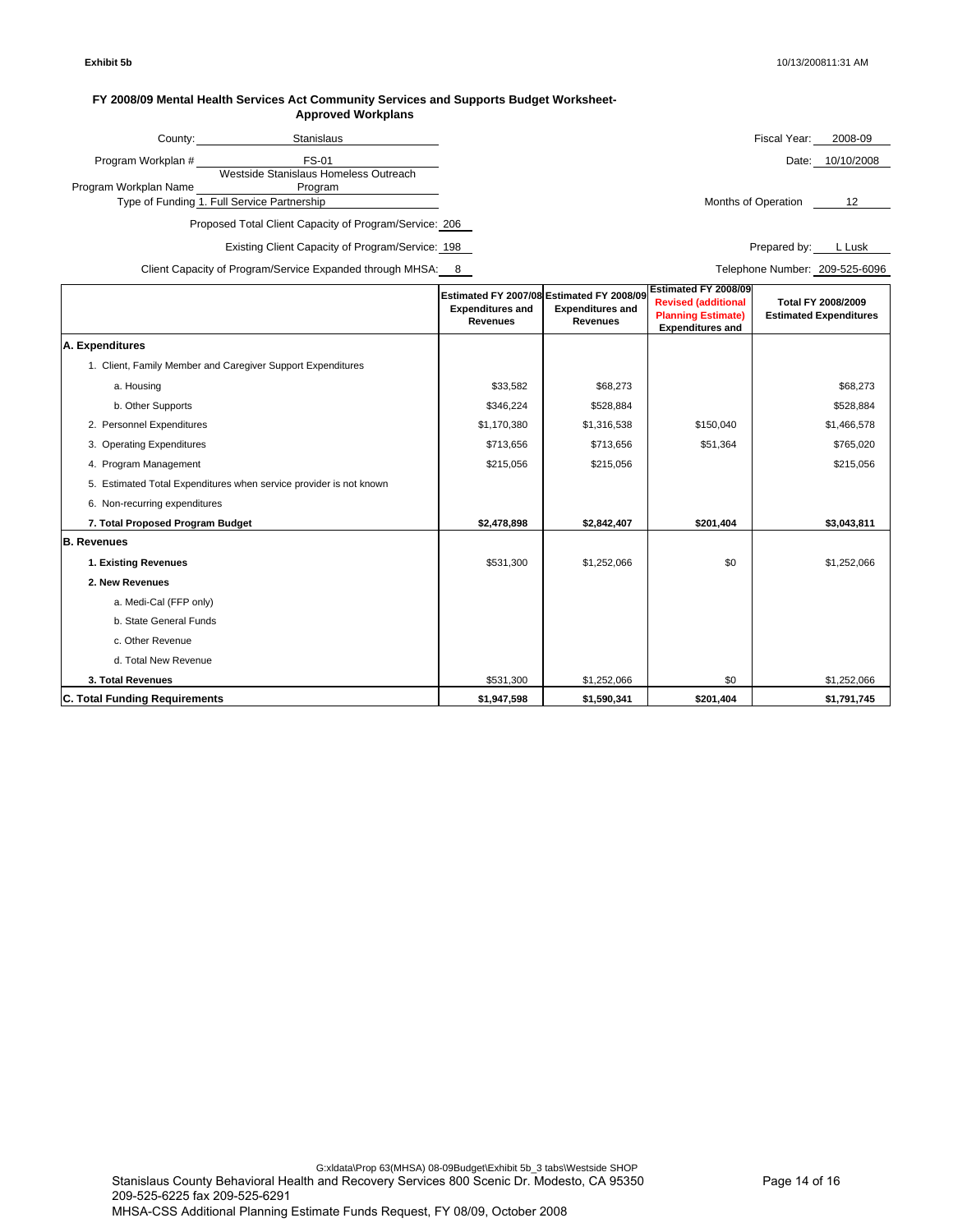#### **FY 2008/09 Mental Health Services Act Community Services and Supports Budget Worksheet-Approved Workplans - REVISED 9/2008 for Additional Planning Estimate**

| County:                                                   | Stanislaus               |    | <b>Fiscal Year</b>   | 2008-09                        |            |
|-----------------------------------------------------------|--------------------------|----|----------------------|--------------------------------|------------|
| Program Workplan #                                        | <b>FS-05</b>             |    |                      | Date:                          | 10/10/2008 |
| Program Workplan Name                                     | Integrated Forensic Team |    |                      |                                |            |
| Type of Funding 1. Full Service Partnership               |                          |    |                      | Months of Operation            | 12         |
| Proposed Total Client Capacity of Program/Service:        |                          | 40 |                      |                                |            |
| Existing Client Capacity of Program/Service:              |                          | 40 |                      | Prepared by: L Lusk            |            |
| Client Capacity of Program/Service Expanded through MHSA: |                          |    |                      | Telephone Number: 209-525-6096 |            |
|                                                           |                          |    | Ectimated EV 2009/00 |                                |            |

|                                                                    | <b>Expenditures and</b><br><b>Revenues</b> | Estimated FY 2007/08 Estimated FY 2008/09<br><b>Expenditures and</b><br><b>Revenues</b> | Estimated FY 2008/09<br><b>Revised (additional</b><br><b>Planning Estimate)</b><br><b>Expenditures and</b> | Total FY 2008/2009<br><b>Estimated Expenditures</b> |
|--------------------------------------------------------------------|--------------------------------------------|-----------------------------------------------------------------------------------------|------------------------------------------------------------------------------------------------------------|-----------------------------------------------------|
| A. Expenditures                                                    |                                            |                                                                                         |                                                                                                            |                                                     |
| 1. Client, Family Member and Caregiver Support Expenditures        |                                            |                                                                                         |                                                                                                            |                                                     |
| a. Housing                                                         | \$21,282                                   | \$90,245                                                                                | \$0                                                                                                        | \$90,245                                            |
| b. Other Supports                                                  | \$104,247                                  | \$288,356                                                                               | \$1,000                                                                                                    | \$289,356                                           |
| 2. Personnel Expenditures                                          | \$633,528                                  | \$630,894                                                                               | \$152,000                                                                                                  | \$782,894                                           |
| 3. Operating Expenditures                                          | \$77,164                                   | \$127,008                                                                               | \$1,000                                                                                                    | \$128,008                                           |
| 4. Program Management                                              |                                            |                                                                                         |                                                                                                            |                                                     |
| 5. Estimated Total Expenditures when service provider is not known |                                            |                                                                                         |                                                                                                            |                                                     |
| 6. Non-recurring expenditures                                      |                                            |                                                                                         |                                                                                                            |                                                     |
| 7. Total Proposed Program Budget                                   | \$836,221                                  | \$1,136,503                                                                             | \$154,000                                                                                                  | \$1,290,503                                         |
| <b>B. Revenues</b>                                                 |                                            |                                                                                         |                                                                                                            |                                                     |
| 1. Existing Revenues                                               | \$68,718                                   | \$349.705                                                                               | \$0                                                                                                        | \$349,705                                           |
| 2. New Revenues                                                    |                                            |                                                                                         |                                                                                                            |                                                     |
| a. Medi-Cal (FFP only)                                             |                                            |                                                                                         |                                                                                                            |                                                     |
| b. State General Funds                                             |                                            |                                                                                         |                                                                                                            |                                                     |
| c. Other Revenue                                                   |                                            |                                                                                         |                                                                                                            |                                                     |
| d. Total New Revenue                                               |                                            |                                                                                         |                                                                                                            |                                                     |
| 3. Total Revenues                                                  | \$68,718                                   | \$349,705                                                                               | \$0                                                                                                        | \$349,705                                           |
| <b>C. Total Funding Requirements</b>                               | \$767,503                                  | \$786,798                                                                               | \$154,000                                                                                                  | \$940,798                                           |